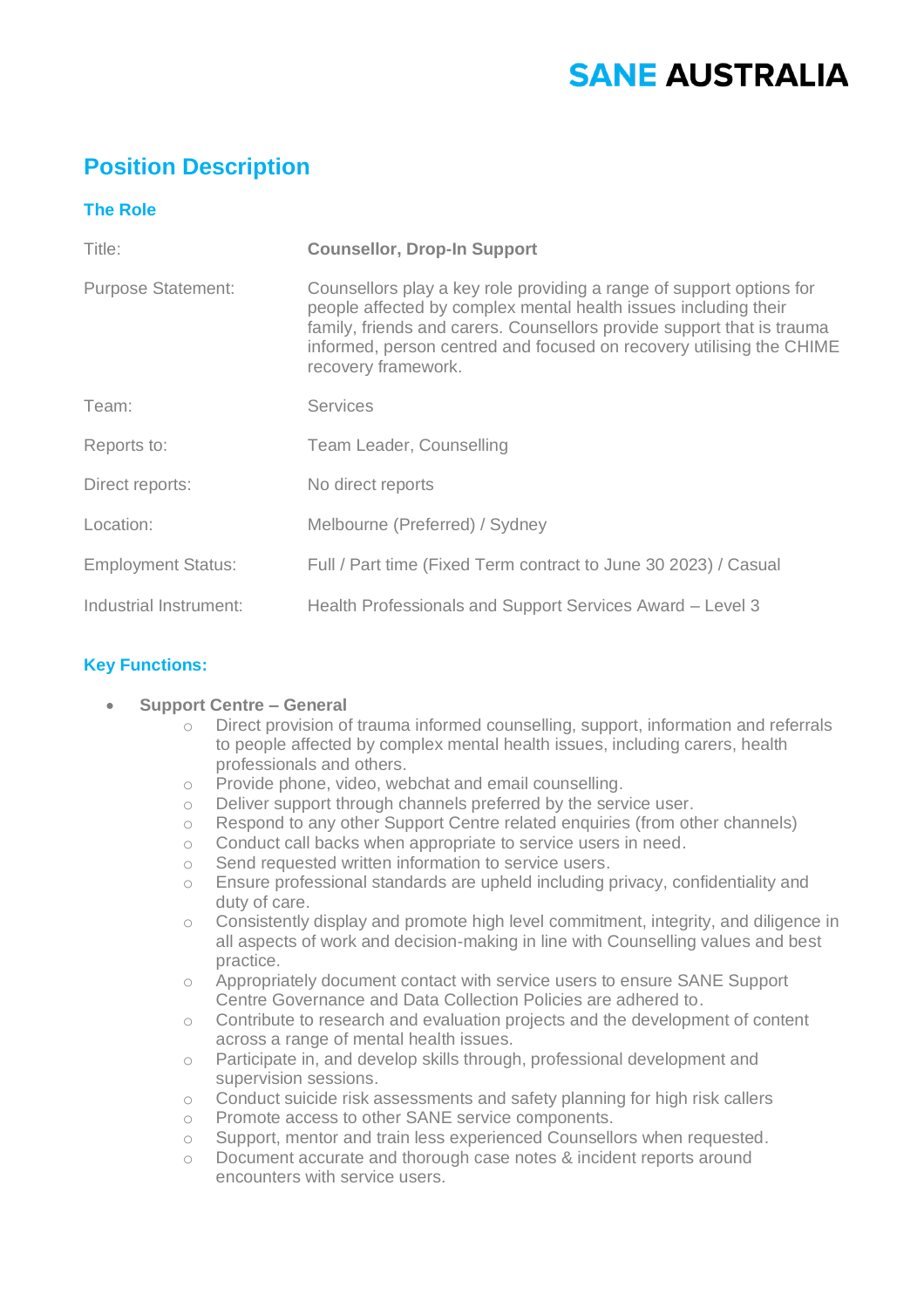- o Maintain accurate and timely records of contacts and other activities utilising Salesforce, Microsoft Office, The SANE Forums and SharePoint.
- o Uphold ethical guidelines and professional standards including self-care responsibilities, professional boundaries, and service boundaries in collaboration with your manager.

#### **Break down of cross functions**

| Counselling<br>- DropIn | Counsellors in the Drop-In Support team provide single session trauma<br>informed counselling within a clinical governance framework. Including<br>accountabilities to:<br>o Undertake initial assessment to determine clients immediate<br>and medium term needs<br>Provision of drop-in support counselling in accordance with<br>$\circ$<br>practice standards<br>Facilitate client referrals to SANE Services including multi-<br>$\circ$<br>session counselling<br>Signpost clients to SANE Welcome Team and/or external services<br>where need arises | 70%      |
|-------------------------|-------------------------------------------------------------------------------------------------------------------------------------------------------------------------------------------------------------------------------------------------------------------------------------------------------------------------------------------------------------------------------------------------------------------------------------------------------------------------------------------------------------------------------------------------------------|----------|
| Counselling             | Counsellors in the Multi-Session team provide multi session                                                                                                                                                                                                                                                                                                                                                                                                                                                                                                 | 30%      |
| - Multi                 | counselling within the agreed model of care and clinical governance                                                                                                                                                                                                                                                                                                                                                                                                                                                                                         |          |
| Session                 | standards. Including accountabilities to:                                                                                                                                                                                                                                                                                                                                                                                                                                                                                                                   |          |
|                         | Facilitate support planning meeting with clients and support<br>$\bigcirc$<br>persons.                                                                                                                                                                                                                                                                                                                                                                                                                                                                      |          |
|                         | o Schedule multi-session counselling.                                                                                                                                                                                                                                                                                                                                                                                                                                                                                                                       |          |
|                         | Provision of multi-session counselling in accordance with<br>$\circ$                                                                                                                                                                                                                                                                                                                                                                                                                                                                                        |          |
|                         | practice standards.                                                                                                                                                                                                                                                                                                                                                                                                                                                                                                                                         |          |
|                         | o Signpost clients to external services where need arises                                                                                                                                                                                                                                                                                                                                                                                                                                                                                                   |          |
| Online                  | Moderate conversations on SANE Australia lived experience<br>$\circ$                                                                                                                                                                                                                                                                                                                                                                                                                                                                                        | As       |
| Forums                  | and carers forums according to current policy and procedures                                                                                                                                                                                                                                                                                                                                                                                                                                                                                                | required |
|                         | Assess risk and ensure compliance with SANE Australia's duty<br>$\circ$                                                                                                                                                                                                                                                                                                                                                                                                                                                                                     |          |
|                         | of care and relevant policies and procedure                                                                                                                                                                                                                                                                                                                                                                                                                                                                                                                 |          |
|                         | Capture, remove and document non-permissible content, based<br>$\circ$                                                                                                                                                                                                                                                                                                                                                                                                                                                                                      |          |
|                         | on the Community Guidelines                                                                                                                                                                                                                                                                                                                                                                                                                                                                                                                                 |          |
|                         | Attend to feedback/emails; replying, forwarding to appropriate<br>$\circ$                                                                                                                                                                                                                                                                                                                                                                                                                                                                                   |          |
|                         | individuals for action and following up as required                                                                                                                                                                                                                                                                                                                                                                                                                                                                                                         |          |

#### • **Quality and Safety**

- $\circ$  Create, maintain, and foster a safe and mentally healthy workplace at all times.
- o Maintain compliance in relation to information security standards and relevant compliance frameworks.

#### • **People and Culture**

- o Embrace the SANE Australia values in everything you do.
- o Maintain respectful relationships and communications with all SANE Australia team members, partners and supporters.
- o Value the strengths of team members, partners and supporters, and contributing to an environment where all strengths are valued.
- o Adhere to SANE's policies and procedures.

#### **Key Relationships:**

o N/A

#### **Essential Requirements - Key Selection Criteria:**